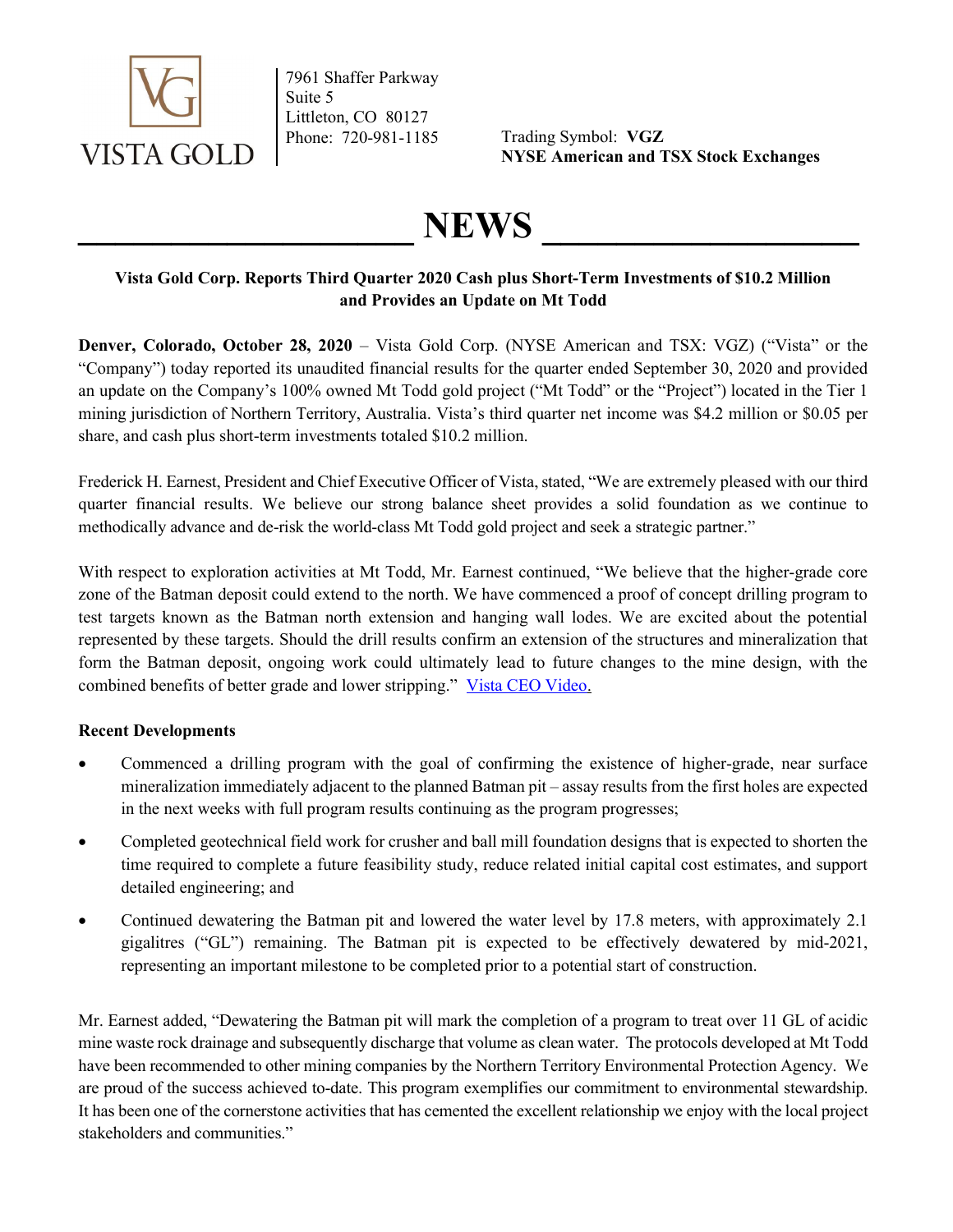#### Summary of Third Quarter 2020 Financial Results

At September 30, 2020, cash plus short-term investments (comprised of government securities) totaled \$10.2 million and working capital was \$9.9 million. We expect our current cash position to be further strengthened by up to \$4.6 million from upcoming cash payments of \$2.1 million from Prime Mining Corp. ("Prime Mining") and an option payment of \$2.5 million from the cancelation of the Company's royalty on the Awak Mas project. The Company has no debt.

Vista reported net income of \$4.2 million, or \$0.05 per share for the three months ended September 30, 2020. The Company benefited from a gain of \$3.5 million associated with the final Guadalupe de los Reyes ("Los Reyes") purchase price payment and transfer of Los Reyes to Prime Mining and a gain of \$2.4 million from sales of other investments.

## About Vista Gold Corp.

Vista is a gold project developer. The Company's flagship asset is the Mt Todd gold project in the Tier 1 jurisdiction of Northern Territory, Australia. Mt Todd is the largest undeveloped gold project in Australia and, if developed as presently designed, would potentially be Australia's  $6<sup>th</sup>$  largest gold producer on an annual basis.

## Management Conference Call

Management's quarterly conference call to discuss these results is scheduled for 10:00 a.m. MDT on October 29, 2020. Management's Discussion and Analysis together with other important disclosures are available in the Company's Quarterly Report on Form 10-Q, filed today with the U.S. Securities and Exchange Commission and the Canadian securities regulatory authorities.

Participant Toll Free: 800-367-2403 Participant International: 334-777-6978 Conference ID: 7545208

This call will also be archived and available at www.vistagold.com after October 29, 2020. Audio replay will be available for 21 days by calling toll-free in North America 888-203-1112 with passcode 7545208.

If you are unable to access the audio or phone-in on the day of the conference call, please email your questions to ir@vistagold.com.

All dollar amounts in this press release are in U.S. dollars.

For further information, please contact Pamela Solly, Vice President of Investor Relations, at (720) 981-1185.

## Forward Looking Statements

This press release contains forward-looking statements within the meaning of the U.S. Securities Act of 1933, as amended, and U.S. Securities Exchange Act of 1934, as amended, and forward-looking information within the meaning of Canadian securities laws. All statements, other than statements of historical facts, included in this press release that address activities, events or developments that we expect or anticipate will or may occur in the future, including such things as the expected date for our management's call regarding our financial results; our belief that the higher-grade core zone of the Batman deposit could extend to the north; that ongoing work on the Batman deposit could ultimately lead to future changes to the mine design, with the combined benefits of better grade and lower stripping; that assay results from the first holes drilled adjacent to the Batman pit are expected in the next weeks; that the results of geotechnical field work is expected to shorten the time required to complete a future feasibility study, reduce related initial capital cost estimates, and support detailed engineering; that the Batman pit is expected to be effectively dewatered by mid-2021; our expectation to receive upcoming cash payments from Prime Mining and from the